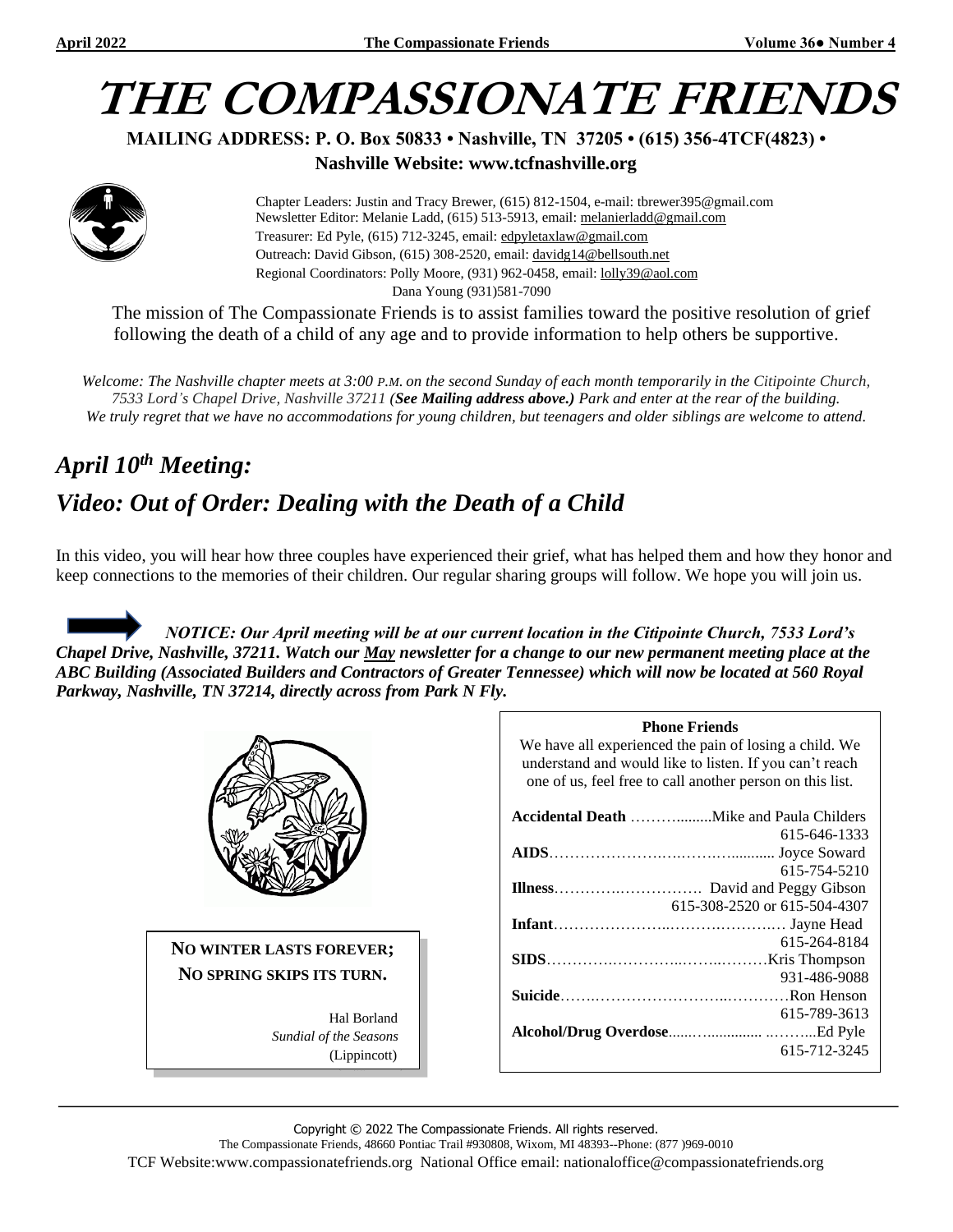# *We remember our children with love and gratitude. We miss their faces, their voices and their smiles. And we do not forget--*

#### *In the month of their births--*

**Patrick Jonathan Bruce, Jr. (Jon)** April 18 Son of Patrick and Pam Bruce

**Mark Joseph Dinkel** April 27 Son of Richard and Kathleen Dinkel Brother of Amy

**Aaron Garner** April 30 Son of Don and Vicki Garner



**Sherry Hooten** April 15 Daughter of James Flatt and Ann Flatt

> **Michael Hunt** April 13 Son of Robin Hunt

**Christopher Lincoln** Kingsborough April 21 Son of Paul and Lydia Kingsborough

**Stacy Leigh Kraft** April 10 Daughter of Keith and Meryl Kraft And Terry Kornman

**David Benton Lowe** April 26 Son of Charles and Teresa Lowe

**Tori Nicks** April 22 Daughter of Brad and Amanda Nicks

**Christian Thompson** April 14 Son of Chris Thompson

**Daniel Wayne Vick** April 5 Son of Wayne and Marsha Vick **Abigail Wilson (Abby)** April 13 Daughter of Danny and Amy Wilson

**Don Bruce Winters** April 16 Son of Jerry and Loretta Winters

**Ryan Lee Wiseman** April 18 Son of Roger and Deborah Wiseman



**Bert Rich** April 7 Son of Shirley Rich-Brinegar

**Laurie Lynn Shriver Robert**

April 21 Daughter of Warren and Donna Jones And George Shriver

**Abigail Wilson (Abby)** April 17 Daughter of Danny and Amy Wilson

**Christopher Jay Bradley** April 20 Son of Lamar and Joy Bradley

*And in the month of their deaths—*

**Taylor Martin Davies** April 16 Son of Roy and Barbara Davies

**Chad Flatt** April 18 Son of James Flatt and Ann Flatt **Joshua Hovies** April 19 Son of Alicia Hovies

**Michael Hunt** April 21 Son of Robin Hunt

**Kevin Moncrief** April 5 Son of Sandra Moncrief

**Tori Nicks** April 29 Daughter of Brad and Amanda Nicks

**Andrew Morris Pack** April 19 Son of Robert and Kassandra Pack

**Brandon Allen Payne** April 10 Son of Terry and Kimberly Payne

Attending your first TCF meeting can be difficult. Feelings can be overwhelming. We have all experienced them and know how important it is to take that first step. Please attend two or three meetings before deciding if TCF is right for you. There are no dues or fees. If you choose, you need not speak a word at a meeting. We are an international, non-denominational group, offering support and information to bereaved parents, siblings, and grandparents. We need not walk alone.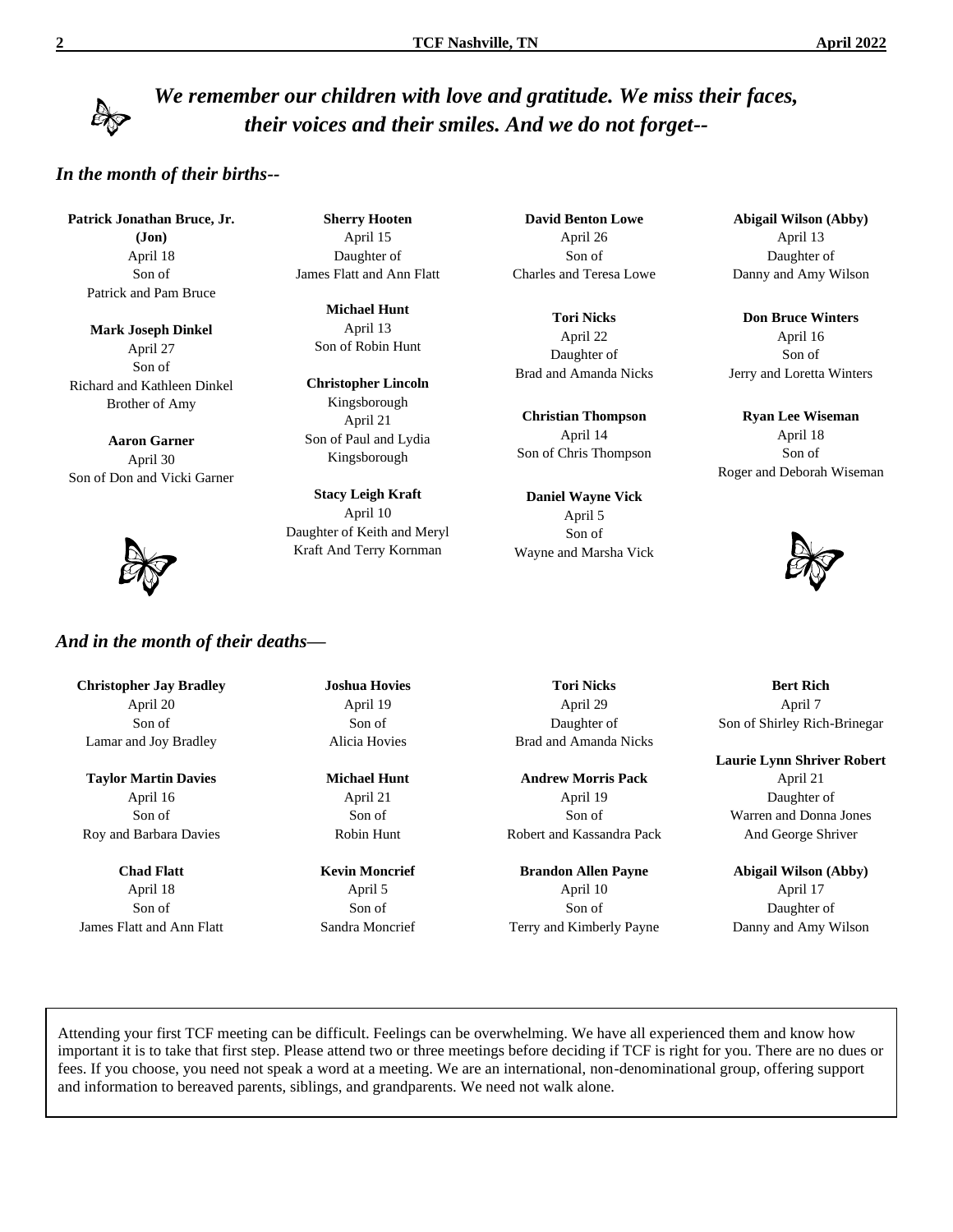*Wade Hampton Morgan*

#### **GIFTS OF LOVE AND REMEMBRANCE**

**We are deeply grateful for the voluntary gifts of love that make it possible for The Compassionate Friends to offer comfort to those families who do not know today that they will need us tomorrow.**

*Barbara Davies Through Nationwide Workplace Giving Programs In loving memory of her stepsons, Roy James Davies and Taylor Davies Sons of Roy Davies David and Barbara Morgan In loving memory of their son, Don and Sherron Eakes in loving memory of their grandson, Taylor Brewer Son of Justin and Tracy Brewer Bill and Jean Reischman In loving memory of their son, Shirley Rich-Brinegar In loving memory of her son, Bert Rich Marsha Vick In loving memory of her son, Daniel Vick Jerry and Loretta Winters In loving memory of*

*Each month, Allegra Marketing (615 360-3339) donates the printing of this newsletter as a gift to the families of TCF. Deanna Brown and her family assemble, label, sort and mail the newsletter in loving memory of her son, Marcus Dean Brown. We appreciate so much these people and their generosity to all of us*

*Mark Elliott Reischman*

# **TCF National Supports Grieving Families**

Our support helps grieving families in many ways. This report was published by The Compassionate Friends National Office.

#### **TCF'S GROWTH DURING A YEAR OF CHALLENGE**

As an organization and a nation, we did not anticipate that 2021 would continue to challenge us so heavily after our experience of 2020. Yet, limitations, restrictions, and frequent change were prevalent during this past year, once again. New challenges emerged even after we experienced the renewed freedom that vaccines brought early in the year to bring families and communities together.

The Compassionate Friends found ways to grow and support bereaved families as these new challenges appeared. Here are just some of the ways that TCF provided support and met the needs of our growing number of grieving members.

- Many chapters across the country provided monthly Zoom meetings or hybrid support options that met members' needs in flexible ways.
- Our overall online support increased with TCF reaching over 750,000 people.
- TCF's private Facebook groups grew to serve over 102,000 members collectively.
- Awareness of TCF increased nationally, and our TCF USA website now receives over 450,000 visits annually.
- The 2021 Virtual National Conference and other national virtual support programs offered last year served many thousands of people in need.
- Over 8,600 bereavement packets that support very newly bereaved parents, grandparents, and siblings were sent as more bereaved people are hearing about TCF.
- Many bereaved families found TCF and used our services following the death of a child, grandchild, or sibling from COVID-19.
- We received hundreds of inquiries each quarter from bereaved individuals requesting TCF's newsletter and *We Need Not Walk Alone* magazine bereavement resources.

As grieving parents, siblings, and grandparents, we know that we can find positive steps forward and that new things can grow even amid pain and significant challenge. TCF has emerged stronger, more flexible, and comprehensive despite the challenges and restrictions we experienced. I appreciate the heartfelt efforts of each of you in supporting the grieving brothers, sisters, moms, dads, grandmas, and grandpas who need us. Thank you for helping TCF continue to grow, restore itself, and be more responsive as we stay ready for what 2022 brings.

*their son, Don Bruce Winters*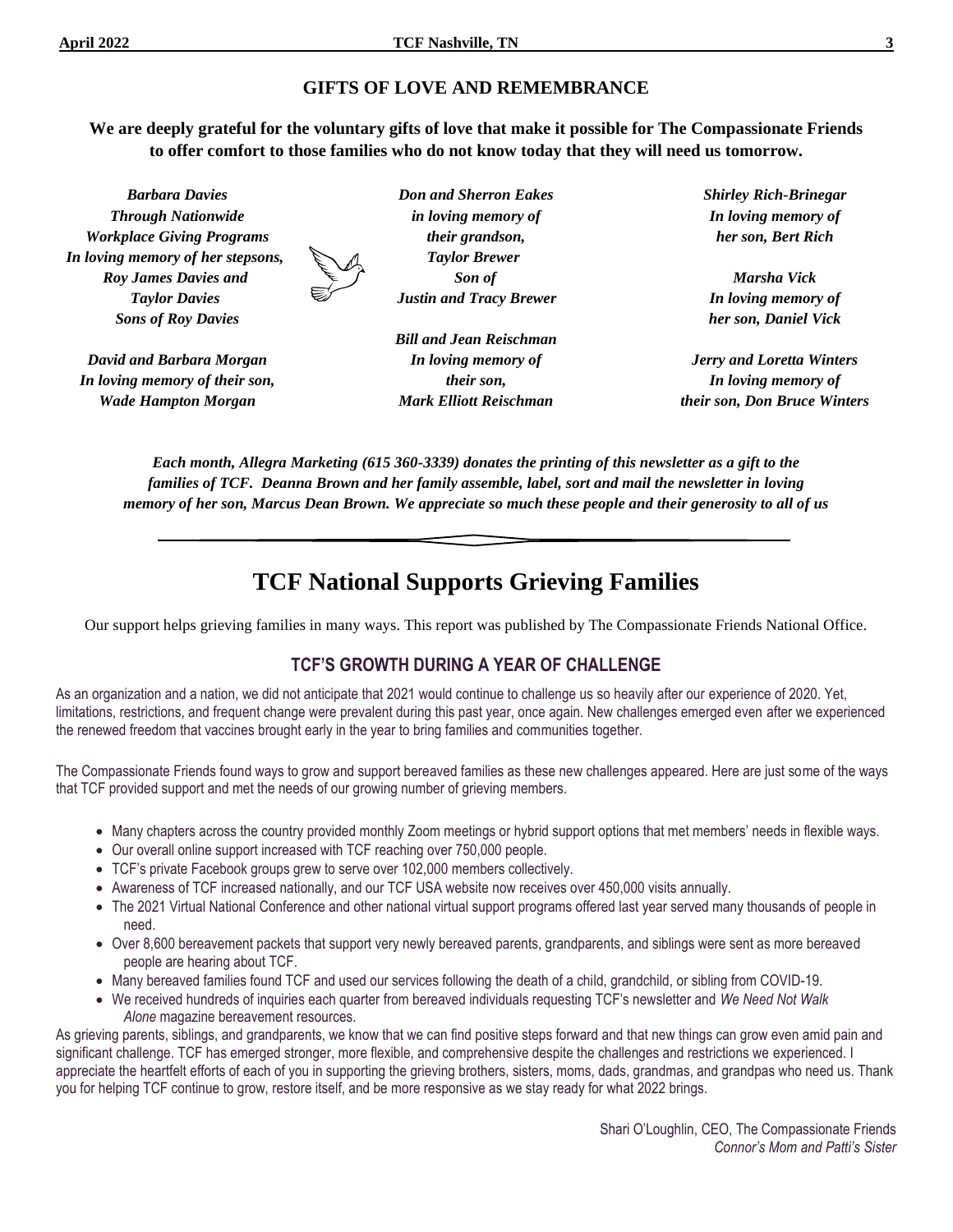# **Infant Death**

family was gathered in the hospital where a couple's twelve-hour-old infant daughter had died. The sister of this couple said, "It's so hard to hold her, it makes it all so real." She had spent only hours with her niece and already was feeling the impact of this child's death. If it takes only hours for an aunt to feel the loss, how can we begin to explain the impact on the parents? A

 Miscarriage, stillbirth and infant death are not thought to be significant because the parents didn't really know the baby. Even with a loss early in pregnancy, the parents know the baby. Once a pregnancy is confirmed, the parents think about the baby all the time. This child is a part of their daily lives. They form a mental picture of the baby and plan what college he or she will attend. Names are chosen and rooms are decorated. In the book, *Swimmer in the Secret Sea,* a couple walks through the woods and pretends the baby has already been born and is swinging along between them, holding onto their hands. After their son is stillborn, the doctor says, "The baby looks perfectly normal. There's no reason why you can't have another child. Laski (the father) listened numbly. He thinks, "That's what has been at stake, our wish for a child, any child, not this particular child who swung down the road between us. They can't know how special he is. They point to the future. But we're here, forever, now."

 Parents are sometimes encouraged to have another baby as soon as possible in the belief that they will then forget about the baby that died. Most parents do go on to have another child, if able, simply because they are in the family-building part of their lives. They know it will not take away the pain or replace the child that died.

Some parents have a need to get pregnant again right away and others want to wait for a while. As long as the mother is healed physically, whenever the parents feel ready for another pregnancy is the right time.

 Occasionally parents experience some difficulty getting pregnant again and find it takes longer than it did before. Others have no difficulty achieving a pregnancy, but find even a few months a stressful wait.

 Getting through the next pregnancy can be an emotional roller coaster. On one hand is the joy and hope for the new baby and on the other hand is the vulnerability and fear that what happened before may happen again. However, because they feel so exposed, parents now worry about everything that could happen, not only what caused the previous loss.

 There is little support for parents who experience an infant death. Because many people see infant loss as insignificant and easily forgotten, they offer either no support or support only in the first few days or weeks. After that time, parents are assumed to have healed and forgotten. If there are other children in the family, it is seen as being easier. "At least you have other children" is what these parents are told, as if that makes the loss easier. Since grief is overwhelming and takes so much energy, parents with other children may need extra help with caretaking. If no one offers, frequently parents find it difficult to ask for the help they need.

 Parents need to know that it is okay to ask for help or to take life easy and be good to themselves. Remember, grief can heal only if you let it.

> JoAnne Matzke TCF, Hinsdale, IL



# *Born Still*

*The shock, the tears, the intense sadness We hold your precious little body in our arms You have your father's face You are so delicate, so fragile We are scared, and lonely, and empty We miss you so*

*Goodbye Sweet Baby We will never know the way you were to be We never saw your smile or the color of your eyes There was no reason We needed you so*

> Linda Dawson Draper TCF, Portland, OR

*Life was going to be so good with you We happily anticipated your coming We so looked forward to your laughs And cries, even your dirty diapers*

*We were going to buy a rocking chair So we could lull-a-by you to sleep Your crib was bought and set up months in advance You were expected You were wanted Your every move was noticed*

*But then your movements ceased Why were you so still? Your body was there inside me But your life had slipped away You had not arrived before you were gone*

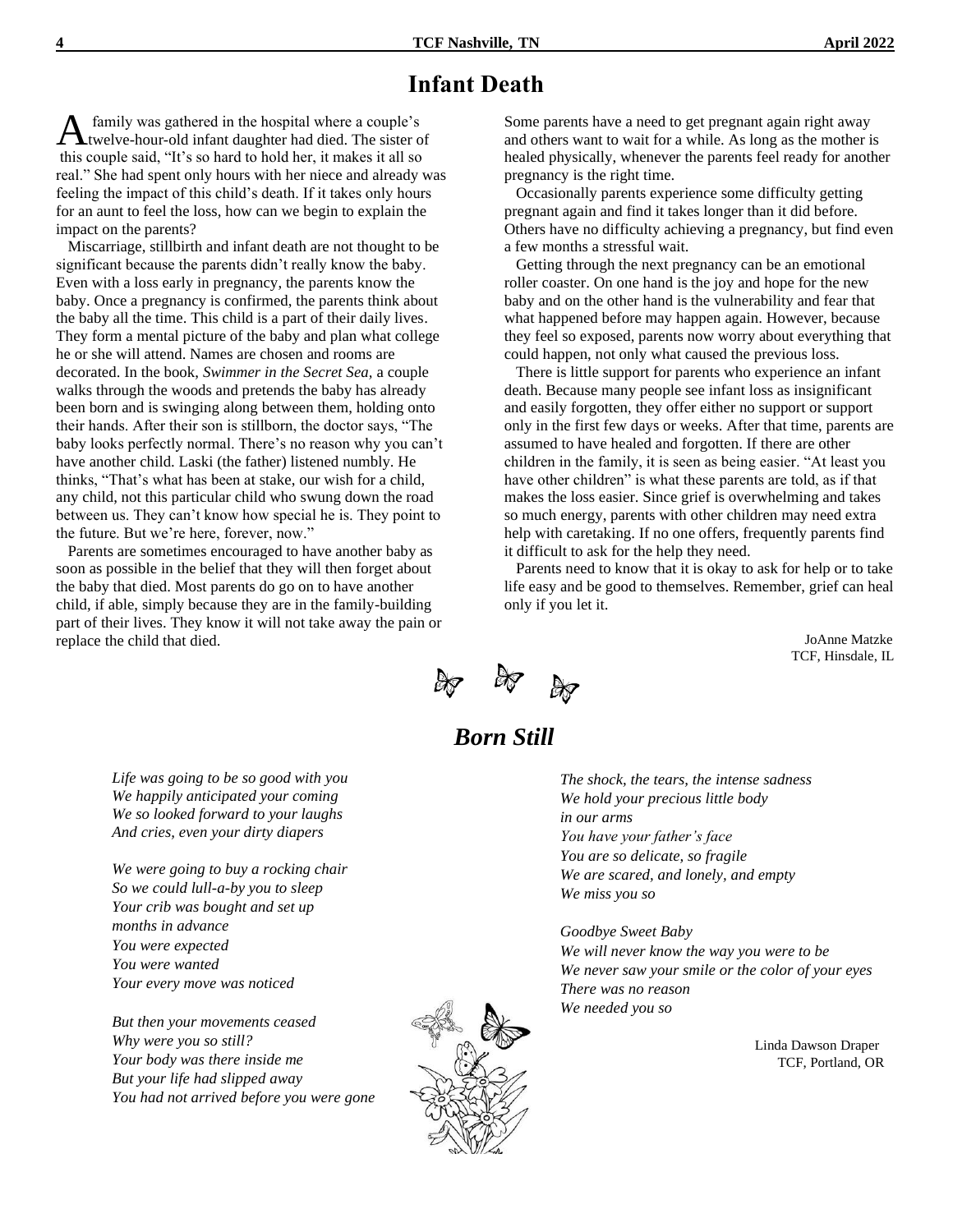# *Knowledge*

*And what of the mystery?*

*All those unknowable things What makes us human Where does our energy go Carbon, nitrogen, sulfur, hydrogen … All the elements go back But what of that animating energy*

*Is there such a thing as a soul?*

*It is all right not to know One does not need To be filled up with myths and illusions You can seek knowing Yet admit Not to have the answers*

*There is much I do not know.*

*Some days are harder than others Holding as they do Joy and sorrow Overwhelming sometimes Putting one foot in front of other Can be hard to comprehend.*

> Melissa Anne Schroeter TCF Rockland County, NY

# *Last Moments*

*Last moments Snatches of conversation That echo across all decades… Priceless words Indelibly etched on the heart.*

*Sometimes Thoughts were never spoken But unexpected sentiment— A quick embrace, a silly smirk, Or joyous laughter— Reaches through the pain And warms the heart.*

*We came too soon to understand The folly of harsh words Or neglected touch, For who can know which Taken-for-granted event Will become A last moment.*

> Diane Fields TCF Westmoreland, PA



#### **Spring is Coming**

We hear of the beauty of spring, and the new life. During my first year after losing my daughter, I expected that spring would cheer us up and make me feel better. How surprised and frustrated I was when, on one of those t would cheer us up and make me feel better. How surprised and frustrated I was when, on one of those truly magnificent spring days when life seems to burst forth everywhere…I was "in the pits." The sense of loss and emptiness was greatly intensified.

 Gradually, I began to realize that my expectations for spring were unrealistically high. I had looked forward to spring with the wrong kind of hope. When we are newly bereaved, we are constantly looking for something to take away the pain and make our lives all right again. Unfortunately, there is no magical event or moment when this takes place. It does happen, but only with time and the grief work which we all must do before we can be healed.

 The coming of spring cannot make everything okay again. What it can do, however, is remind us that regardless of what happens in our lives, nature's processes will continue, and that can offer us hope.

 I am looking forward to spring this year. I welcome the sun's warmth, the return of the birds from their winter in the South, the forsythia, the daffodils, and the greening of the world. Know that someday you will once again welcome spring. Be gentle and patient with yourself and with nature. Don't expect too much. Be ready to let a little of the hope that spring can offer into your heart.

> Evelyn Billings TCF, Springfield, MA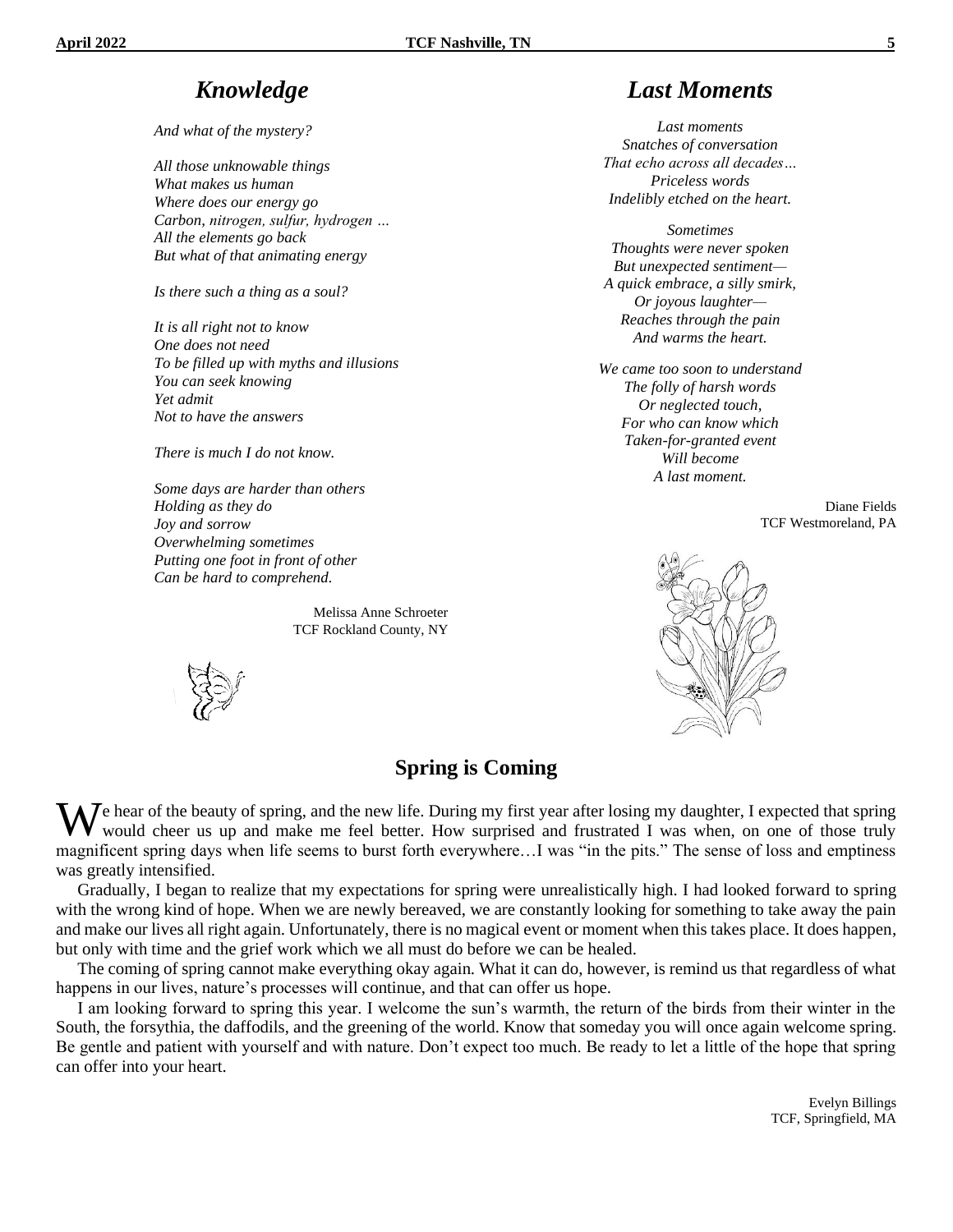#### *April*

*(Time for jesting, time for laughter?)*

*And if you are not ready, not yet, to remember something that makes you laugh,*

*tell April to be patient. Take your time.*

Sascha

*And when we have remembered everything, we grow afraid of what we may forget. A face, a voice, a smile? A birthday? Anniversary? No need to fear forgetting. because THE HEART REMEMBERS ALWAYS.* 

Sascha

# **Grief: A Lifelong Process**

 $\mathbf{W}$ hen my son was killed, I was certain that I would die. My life went on autopilot, my heart was broken, my will to life went on autopilot, my heart was broken, my will to live was gone and I could see no meaning in the world.

Six months later I was still in a bad place. I could not vary from a routine, I became angry very easily, I rarely laughed and I didn't communicate with many people.

On the first anniversary of my son's death, I was a zombie. I dreaded the day. I remembered the last conversation; I went over his death in my mind a thousand times. I started asking myself what if I had done this or that would my child still be alive? I felt a misplaced guilt that was sadistically hammered home by the wrongful death lawsuit of my former daughter in law and her accompanying attitude that can only be described as purely malevolent. My husband, who was driving the vehicle when my son was killed, spent hours in self-recrimination, hours with attorneys doing depositions, hours quietly sobbing and my response was that we had to buck up. We had no choice. I hardened on the exterior, but inside I was broken into pieces.

I continued to go to Compassionate Friends meetings, became active in our chapter and read books on grief, death, dying and coping strategies. I leaned heavily on my Compassionate Friends as I endured the pain of losing my son and any possibility of a normal relationship with his children. I know the excruciating pain of intentional cruelty and the radiant warmth of compassion.

18 months after my son was killed, I decided that I had to quantify my progress. I began to soften, to give positive reinforcement to those around me. I reached out to others. I stopped thinking of the negatives within myself and began searching for the positives. I began taking down my emotional wall and allowed some people inside.



It has been 3 years and 3 months since Todd was killed and, in hindsight, I can see the progress I have made. Initially each step was difficult. Now I move forward much like an amputee, progress is steady, but it is slow. I will never be the same again. A part of me has been confiscated by death. This is my reality.

I can laugh now, I can enjoy other people, I can see the beauty in each child I meet, each sunrise and each day. But I can also see and acknowledge the ugly side of this world. There is much cruelty in our world. There is much sadness. Some days I focus on the beauty and joy and some days I look at the cruelty and ugliness.

But the choice is mine to make. If I have a day that is good, it is because I have willed it to be so. If I have a bad day, I have also chosen this.

For I have discovered that grief is a lifelong journey. Our children are with us forever. I close my eyes and see my son. I dream of him at night; our conversations are very interesting, very reassuring. He is with me. And because I always told him that the world is what you make of it, then I must also tell myself the same thing. My world is what I make of it.

Yes, I still grieve. I still miss my child. To hear his voice would be a gift worth more than my life. But I have my memories memories of raising a beautiful son who became an exceptional man. Our time together was the most meaningful experience of my life. I knew it then; I know it now. There is a void in my life that will never be filled.

My world was never perfect. It certainly will never be perfect. Each day I ask myself what kind of day I want this to be. Sometimes I want it to be a bad day. My sadness overwhelms me and I choose to exorcise it with a bad day. I have the right to have a bad day: my only child is dead. But these days I usually want it to be a good day—the kind of day my son would have enjoyed.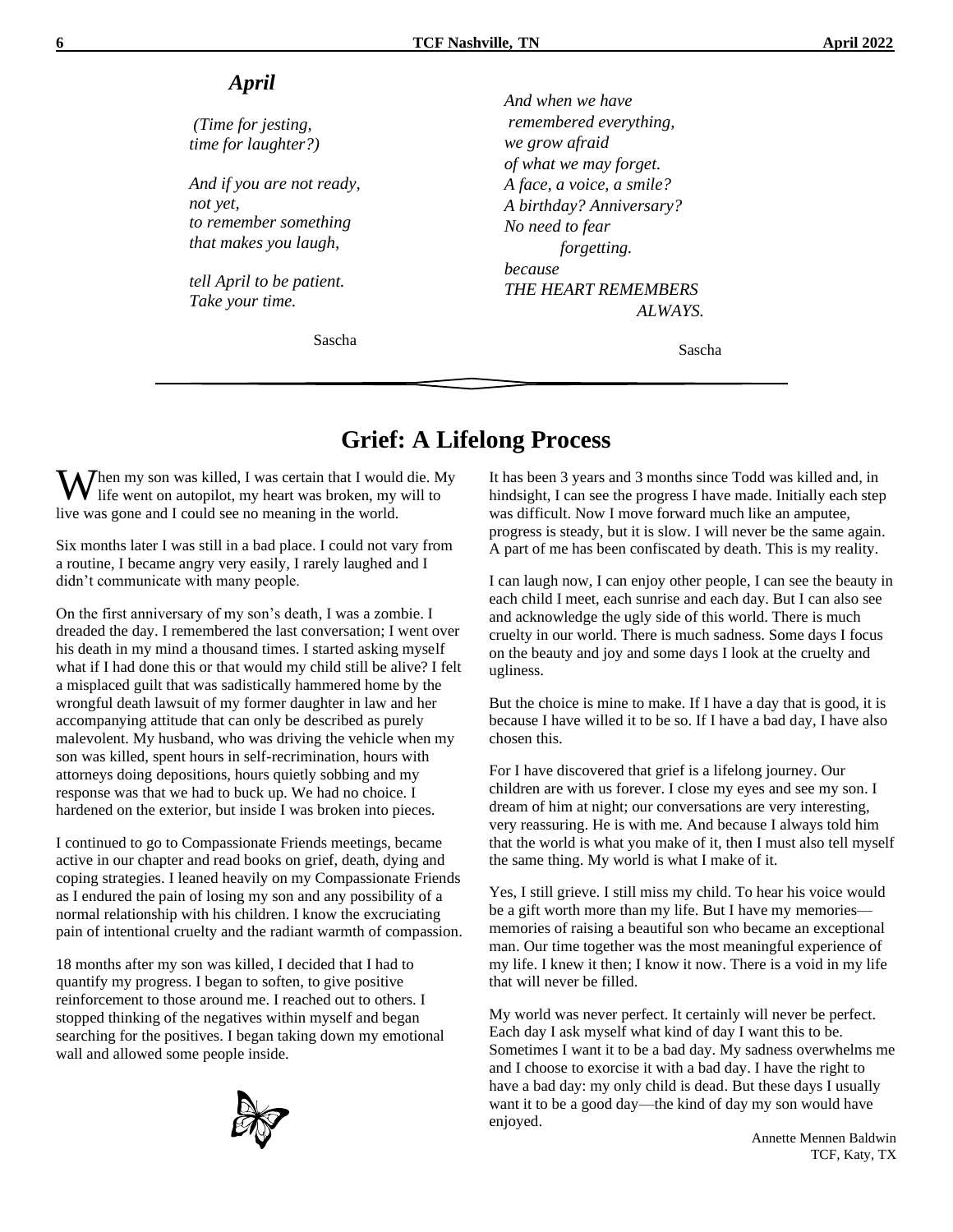# **CHAPTER INFORMATION**

#### **The "Children Remembered" Listings**

If you are unable to attend TCF meetings and would like for your child to be listed on pages 2 and 3 in The Children Remembered list, please let us know, printing the exact way you'd like the child's name to appear, the child's birth and death dates, and the parents' names as they should be listed. Drop us a note at TCF, P.O. Box 50833, Nashville, TN 37205. We'll be glad to include them. You need to contact us only once, unless any of your information changes.

# **Corporate Donations to TCF**

To benefit TCF, go to the Kroger website and click on "Community Rewards"; then follow the instructions on that page and designate The Compassionate Friends Nashville Chapter. After that, when you shop at Kroger, swipe your Plus Card or key in your phone number when you check out, and Kroger will donate dollars to our chapter. Also, when going to Amazon, type in "Amazon Smile" and designate The Compassionate Friends; then, each time you go on Amazon Smile a small contribution will be made by Amazon to our organization—It's a free and easy way to support TCF.

# **We Need Your Help**

If you know a family outside the immediate Nashville area who has experienced the death of a child, regardless of age or cause of death, and you have access to the address (and phone number) of the parents, it would be most helpful if you would call us with that information. Our mission is to reach every bereaved family in Middle Tennessee, but we have to know about them in order to give them the support we ourselves have received. If you know the child's name, birth date, date of death and cause of death, so much the better. Our outreach chairperson will send a warm letter of sympathy and information about TCF along with appropriate brochures and articles. We do not phone the family and all information you provide is confidential.

### **TCF Nashville Sibling Support**

We encourage siblings from teens to adults to come support one another at our monthly chapter meetings. Siblings face a unique and complicated grief journey and are finding hope and healing through our sharing groups.

# **BEREAVEMENT RESOURCES**

### **Alive Alone**

Alive Alone is an organization to benefit parents whose only child or all children have died. Visit their website at [www.alivealone.org.](http://www.alivealone.org/)

### **Alive Hospice Support Group for Bereaved Parents**

For general information about grief support services and groups at Alive, please call the Grief Line at: 615-963-4732 or email [griefsupport@alivehospice.org.](mailto:griefsupport@alivehospice.org) They offer eight-week groups, ongoing monthly groups, family group and Little Hearts Club for children who have experienced the death of a sibling. Services are in Franklin, Nashville, Hendersonville, Lebanon, and Murfreesboro.

### **Sharing**

SHARING is a community organization for parents who have experienced a miscarriage, stillbirth or the death of an infant. The website is sharingmiddletn.org.

### **Survivors of Suicide**

There is a caring SOS group in Nashville. For information about meetings, you may call 615 244-7444, or go to the Tennessee Suicide Prevention Network at TSPN.org, and you will find a list of all Tennessee SOS locations.

# **TCF Web site —A Treasure for You**

When you log onto the TCF Web site at [www.compassionatefriends.org](http://www.compassionatefriends.org/) you will find a wealth of information about TCF and grief poetry and articles, chat rooms, grief in the news, other chapter Web sites and numerous other resources.